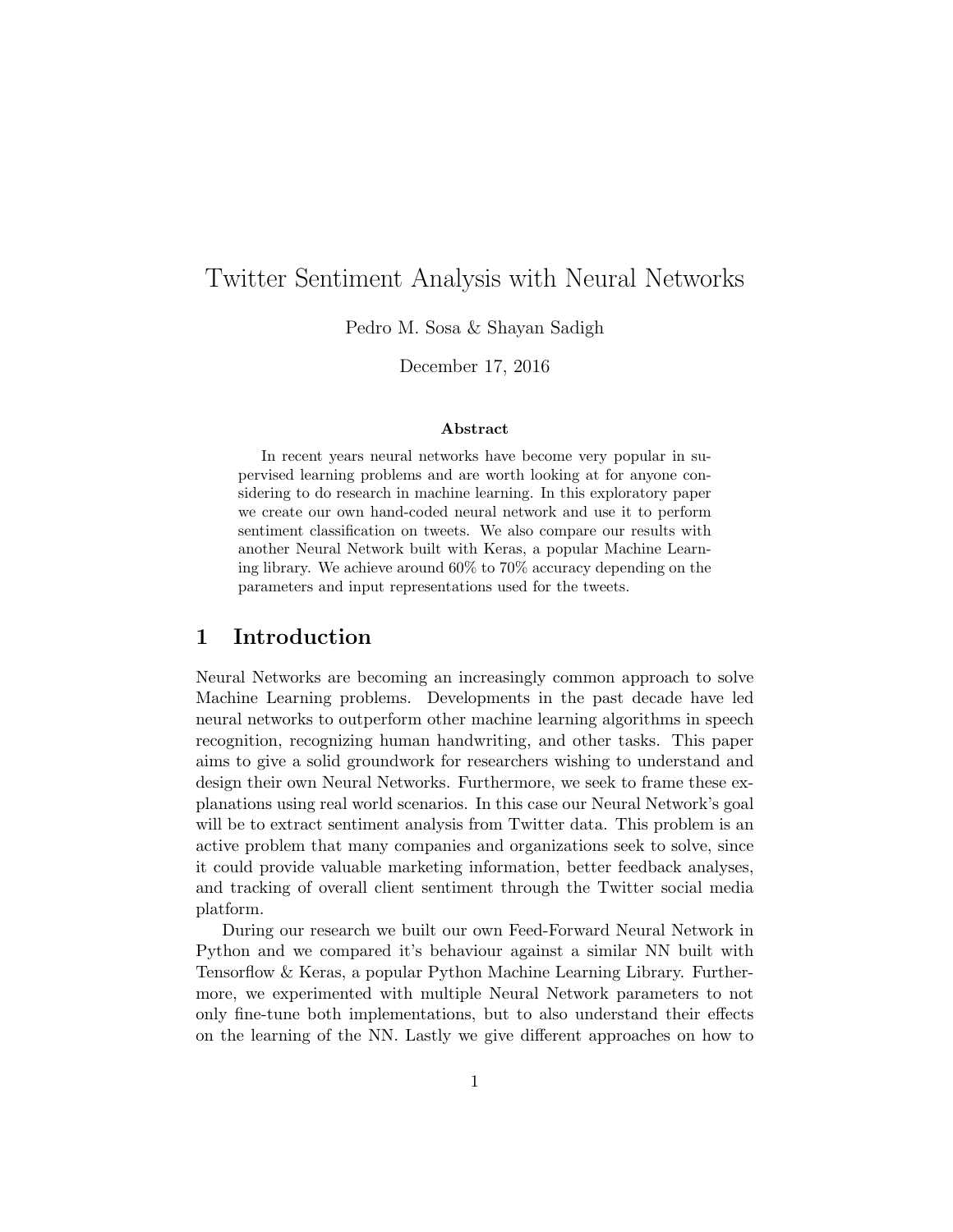convert the twitter datasets into useful input for the NN, and we analyse how each representation affects accuracy.

It is our hope that these experiments might give other researchers a strong introduction on how NN works and how to use them to approach the Sentiment Analysis problem.

# 2 Building A FeedForward Neural Network

#### 2.1 Basics



Figure 1: Layout of a feedforward network, bias nodes excluded.

Like any supervised learning algorithm, a neural network is a function that takes an input and produces an output. For example, when a neural network trained for image recognition is inputted the image of a dog, the neural network could output "dog". Internally, the output is produced through a "feedforward" calculation.

Feedforward neural network must be trained with labeled data in order to produce meaningful outputs. The process by which neural networks learn from labeled data is known as backpropagation.

A feedforward network is made up of nodes and edges. Each node is part of a layer, and each node in a layer points to every node in the next layer. Input is fed to the first layer, the input layer. The input follows the edges to the nodes in the next layer, and so on until it reaches the output layer.

Each edge is associated with a weight. When an input travels down an edge, it is multiplied by the weight associated with the edge.

Each node (except for those in the input layer) takes the weighted sum of all the inputs pointing to it, plus some bias term, and is passed into an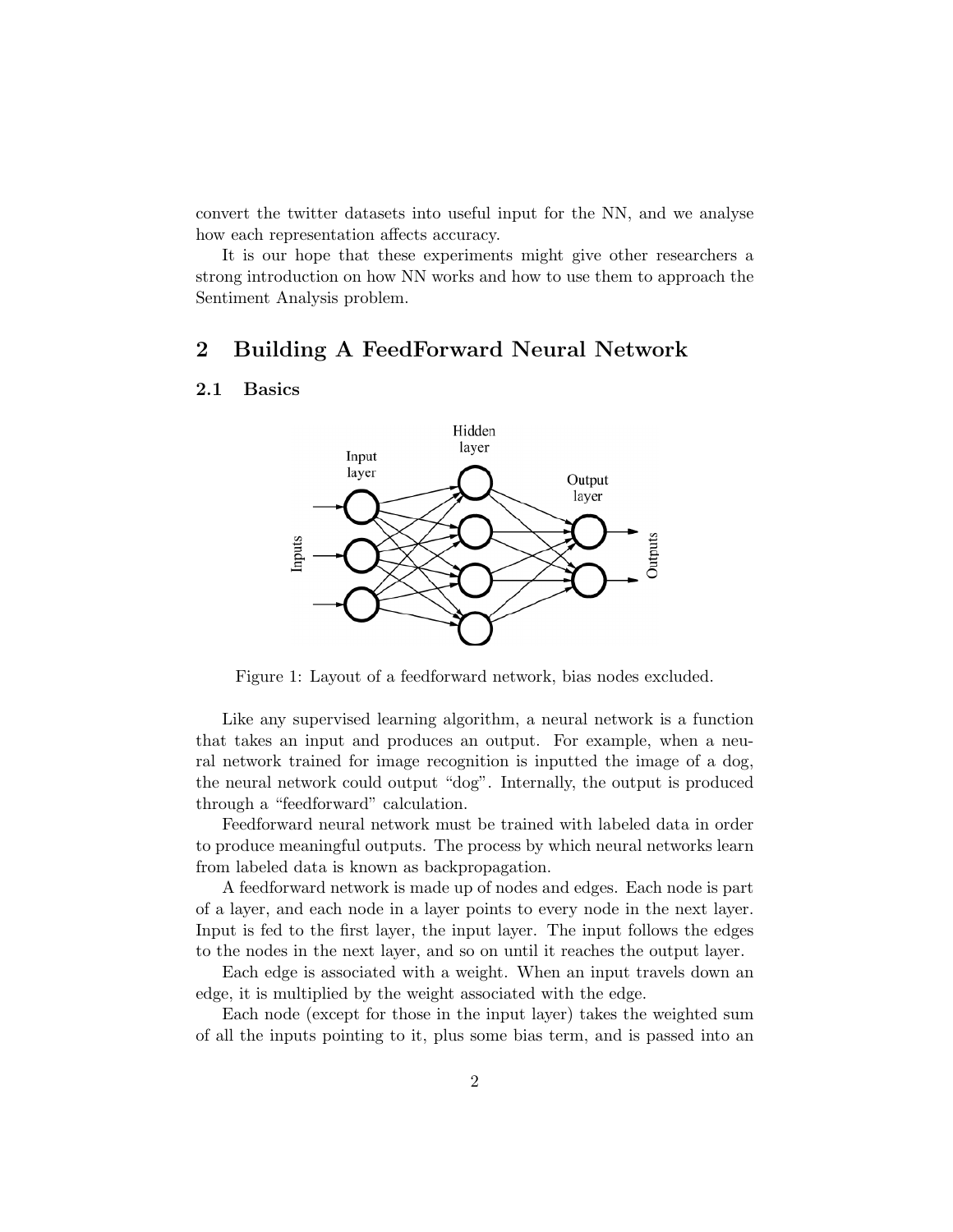activation function. The activation function maps arbitrary numbers to a manageable range, such as between 0 and 1.

### 2.2 Forward Propagation

In a feedforward network, a node in one layer has one connection to every node in the next layer.

The connections between two layers can be represented by an adjacency matrix with each entry representing an edge between two nodes in different layers. We can imagine each layer of edges in the network as a matrix of size [number of nodes in the layer, number of nodes in the next layer]. Each row represents a node in the current layer and each column represents the weight along the edge from a node in the current layer to a node in the next layer.

A network with n layers can be represented by n-1 adjacency matrices, one matrix for each layer of connections between two layers of nodes.

Every node is also associated with a bias term, which we can imagine as being stored in separate "bias nodes". For each layer in the network, we keep a vector b of size [number of nodes in the layer], where each entry in the vector represents a bias term associated with a node.

Formally, for each layer in the network with the exception of the input layer, we calculate the following:

$$
\vec{a^l} = \sigma(w^l \vec{a}^{l-1} + \vec{b^l})
$$

Which means that the activation values at layer l is equal to the activation values at layer l-1 dot product with the weights connecting layers l-1 and l, each entry in the resulting vector then summed with its respective bias terms at layer l, all passed into the activation function.

This process is applied to every layer in the network. The output of our network is

a output layer

the activation values at the output layer.

#### 2.3 Backpropagation

Forward propagation is the process used to calculate the output of our network given some input. Backpropagation is the process used to train our neural network given labeled data to learn from.

When training our neural network we feed it  $(x, y)$  pairs, where y is the value (or vector if there's more than one output node) we want it to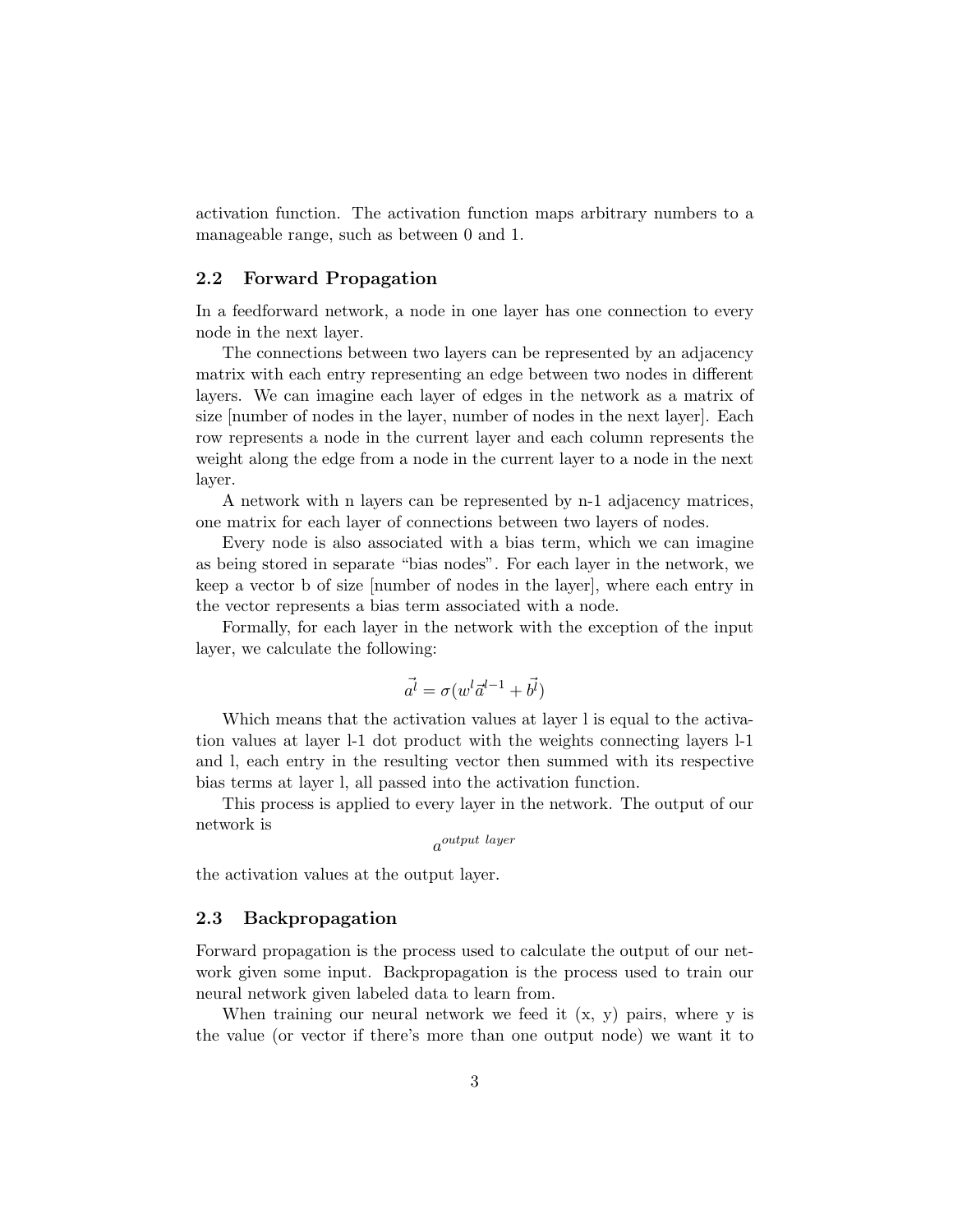output when given x. First, we have our neural network make a prediction for x using forward propagation. Backpropagation then calculates the error between the prediction and actual y value and uses it to adjust the weights throughout the network in such a way that the next time the neural network performs forward propagation on x, it will predict a value a little closer to the actual value y.

After running forward propagation to get the predicted output, we compute the following for every output node k in the output layer:

$$
\delta_k = a_k (1 - a_k)(a_k - y_k)
$$

Rather than iterate through each of k nodes, we can write this in vector form:

$$
\vec{\delta}^l = \vec{a}^l (1 - \vec{a}^l)(\vec{a}^l - \vec{y}^l)
$$

For every hidden layer l, we calculate the following:

$$
\vec{\delta}^l = \vec{a}^l (1 - \vec{a}^l)(\vec{\delta}^{l+1} \vec{w}^l)
$$

We adjust each layer of weights and biases by the following:

$$
\Delta W^{l} = -\delta^{l} a^{l-1}
$$

$$
\Delta b^{l} = -\delta^{l}
$$

$$
W^{l} = W^{l} + \Delta W^{l}
$$

$$
b^{l} = b^{l} + \Delta b^{l}
$$

# 3 Pre-processing Datasets

Most Neural Networks accept only numerical inputs, thus we need to find a way to represent "tweets" (strings of max. 140 characters) as numerical data. In our case, we attempted 3 different methods: Bayesian Probabilities, Word Embeddings, and Feature Vectors.

### 3.1 Bayesian Probabilities

Our first and very naive approach to representing our dataset was to convert each tweet into a vector  $V = [P_{good}(W_1), P_{bad}(W_1), ..., P_{good}(W_n), P_{bad}(W_n)]$ where  $n \geq 70$ .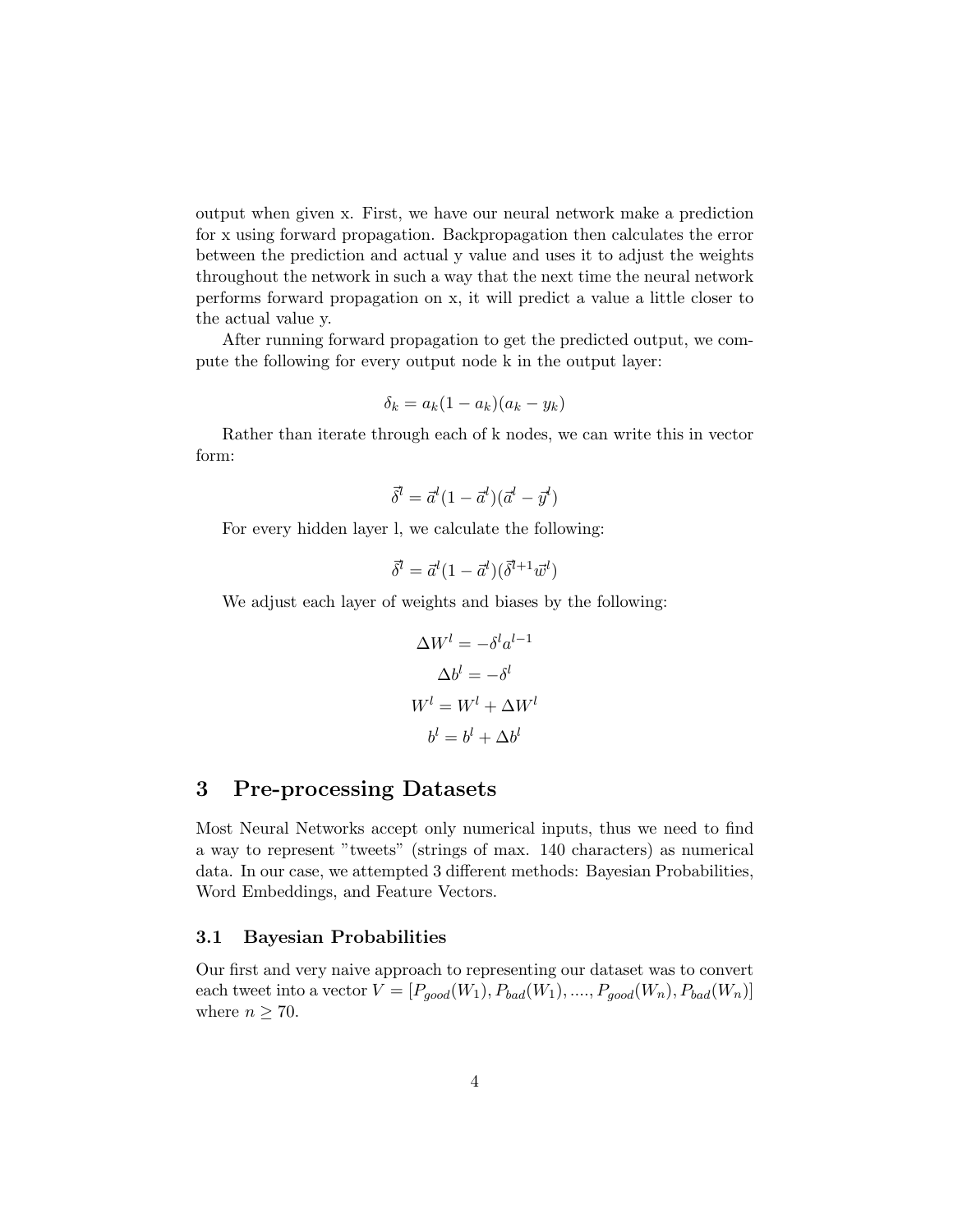In other words, the vector contained the probabilities for each single word in the tweet that such word was of positive or negative sentiment. Notice that our vectors where of size 70 (Max amount of words in a tweet) and smaller tweets would be padded with zeros.

The probabilities were calculated in exactly the same way as one would using the Naive Bayes Classifier methodology. In other words:

> $P_{good}(W_i) = \frac{W_i$ occurrences in good Dict.  $P_{bad}(W_i) = \frac{W_i$ occurrences in bad Dict.

### 3.2 Word Embeddings

Word embeddings is a more recent approach for word representation in which all words in a given vocabulary are plotted described as n-dimensional vectors. These vector representations have been shown to hold the relation between words [1, 2]. There are multiple instances of Neural Networks that use Word Embeddings to solve text related problems [3, 4, 5]. Following the previous examples, we decided to represent the words in our dataset as 32-dimensional arrays. We employed Keras' Word Embedding methods to build these vectors.

### 3.3 Twitter Specific Features

Although Word Embeddings are a very popular way to deal with text data, they are very generic and don't assume anything from the given text. However, Twitter has very particular features that distinguish it from other text forms. For example, Twitter data can contain Mentions(@user) and Hashtags  $(\text{#topic})$  that could provide very meaningful. Furthermore, Tweets are only 140 characters long, which might lead people to shorten words in unexpected ways or make more constant the use of emojis. Knowing this, we decided to also test tweets as a feature vector.

Our original feature vector included multiple different features that could potentially describe our dataset. We ran Correlation-based Feature Subset Selection [6] on WEKA [7] to determine which features had the most predictive ability and least redundancy. this narrowed our feature vector to use the most descriptive features. Table  $#1$  shows all the features tested and the ones that where ultimately selected.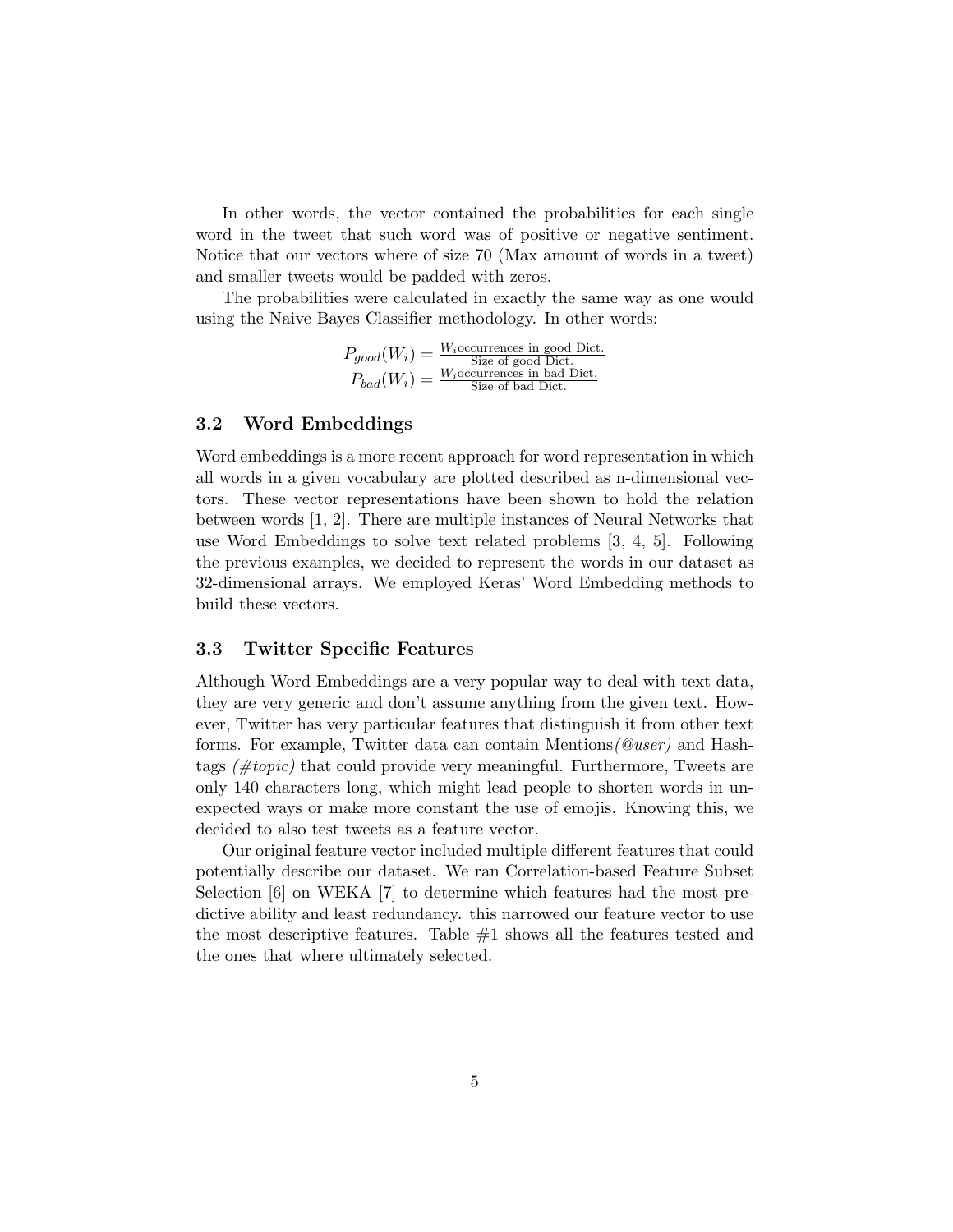| <b>Feature Name</b> | Description                                    | Selected |
|---------------------|------------------------------------------------|----------|
| chwd                | $\#$ of Characters/ $\#$ of Words              |          |
| exclamation         | $\#$ of exclamation marks (!)                  |          |
| smile               | $\#$ of positive emoticons                     |          |
| sad                 | $\#$ of negative emoticons                     |          |
| url                 | $#$ of URLs shared                             |          |
| ellipsis            | $\#$ of ellipsis $()$                          |          |
| mention             | $\#$ of mentions (@someone)                    |          |
| netprob             | $\sum_{W \in Typeet}(P_{pos}(W) - P_{neg}(W))$ |          |
| question            | $\#$ of question marks (?)                     |          |
| pronoun             | $\#$ of pronouns (I, me, mine)                 |          |
| hashtags            | $\#$ of hashtags ( $\#$ topic)                 |          |
| capitals            | $#$ of uppercase letters                       |          |
| length              | Length of the Tweet                            |          |

Table 1 - List of features tested. The selected one refer to the the ones used selected through Weka and used in our experiments.

# 4 Selecting Parameters

Once we had built our own Neural Network and had parsed our dataset into word embeddings and feature vectors we proceeded to test different scenarios to find the best possible parameter configuration for both our NN and the Keras NN.

Our initial experiments consisted on evaluating the best parameter configuration for both Neural Network. These parameters were: batch size,  $#$ of hidden layers, size of hidden layers, and  $#$  of epochs.

### 4.1 Batch Sizes

A Neural Network can be trained with batches of multiple training cases at a time. These batches (also known as minibatches) allow users to cut dataset into smaller segments, feed it through the Neural Network, and update the NN with the mean of the final calculated gradient descent.

Having big batches allows the NN to learn from a big dataset faster, as the throughput of each operation is much higher. However, since the update is being done with the mean of the gradient descent of all the batch's training cases, it is possible to loose precision and over-fit to the training data.

Using Keras, our experiments (Figure 2) clearly show that the Keras NN performed better with batches of around 1 - 300 in size. Higher batches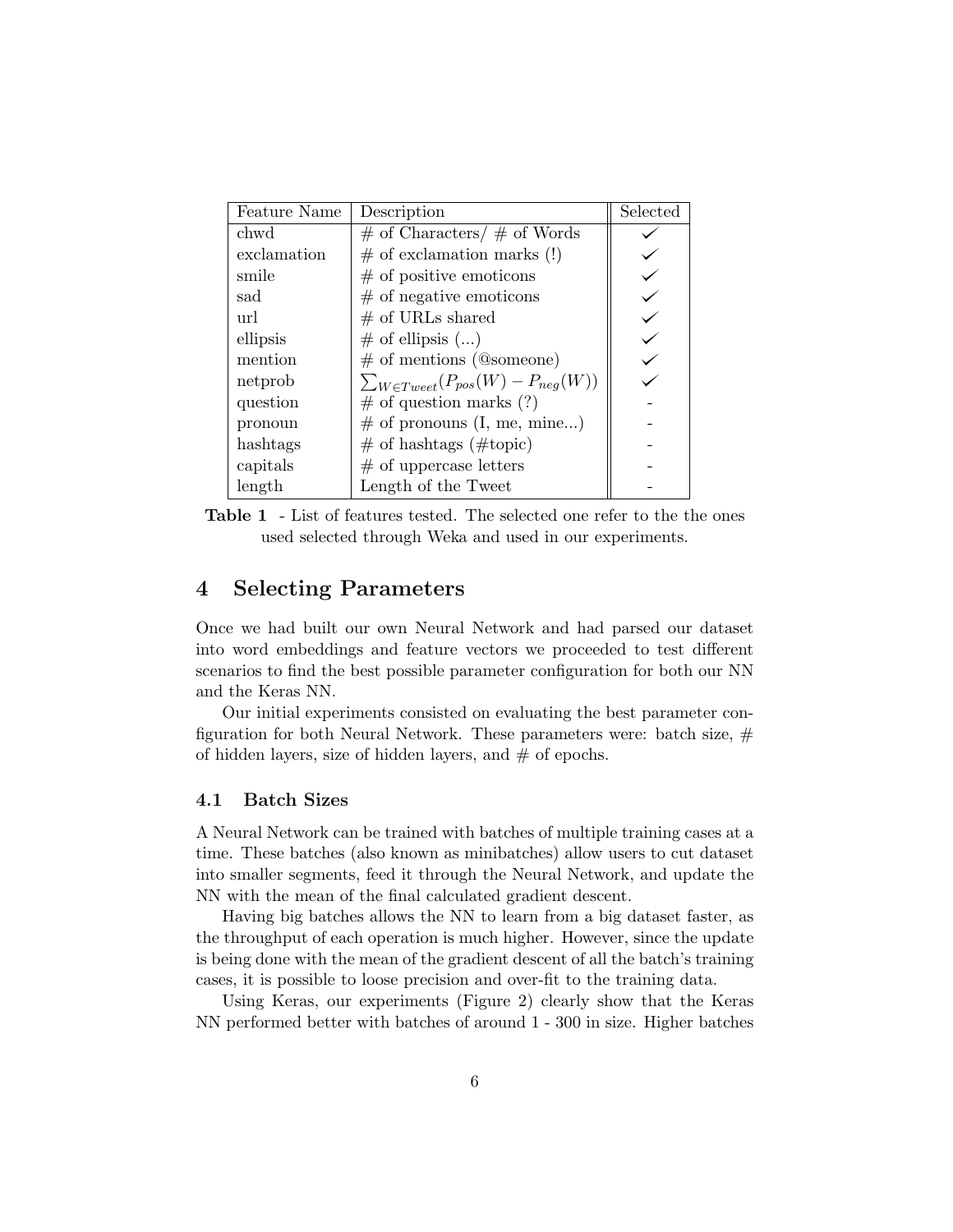

Figure 2: Parameter Fine-Tuning Results for the Keras NN

tended to converge to a 0.5 or worse accuracy, which could be attributed to over-fitting. We found similar results with our own Network.

### 4.2  $\#$  of Hidden Layers

It would seem intuitive that the more layers we have the more accuracy we will obtain, since our Neural Network will have an greater ability to recognize different patterns. However, this is not the case, as we increase the number of hidden layers, we find the accuracy of our results drop drastically. This particular behavior commonly referred to as the "vanishing gradient problem" [8] is a typical in Neural Networks that rely on propagation and gradient-based learning.

More specifically, this problem happens because during the backpropagation phase, the gradient by which a weight will be updated is calculated using the chain rule. This means that "front" layers will have exponentially smaller update gradients than the "back" layers. In other words, the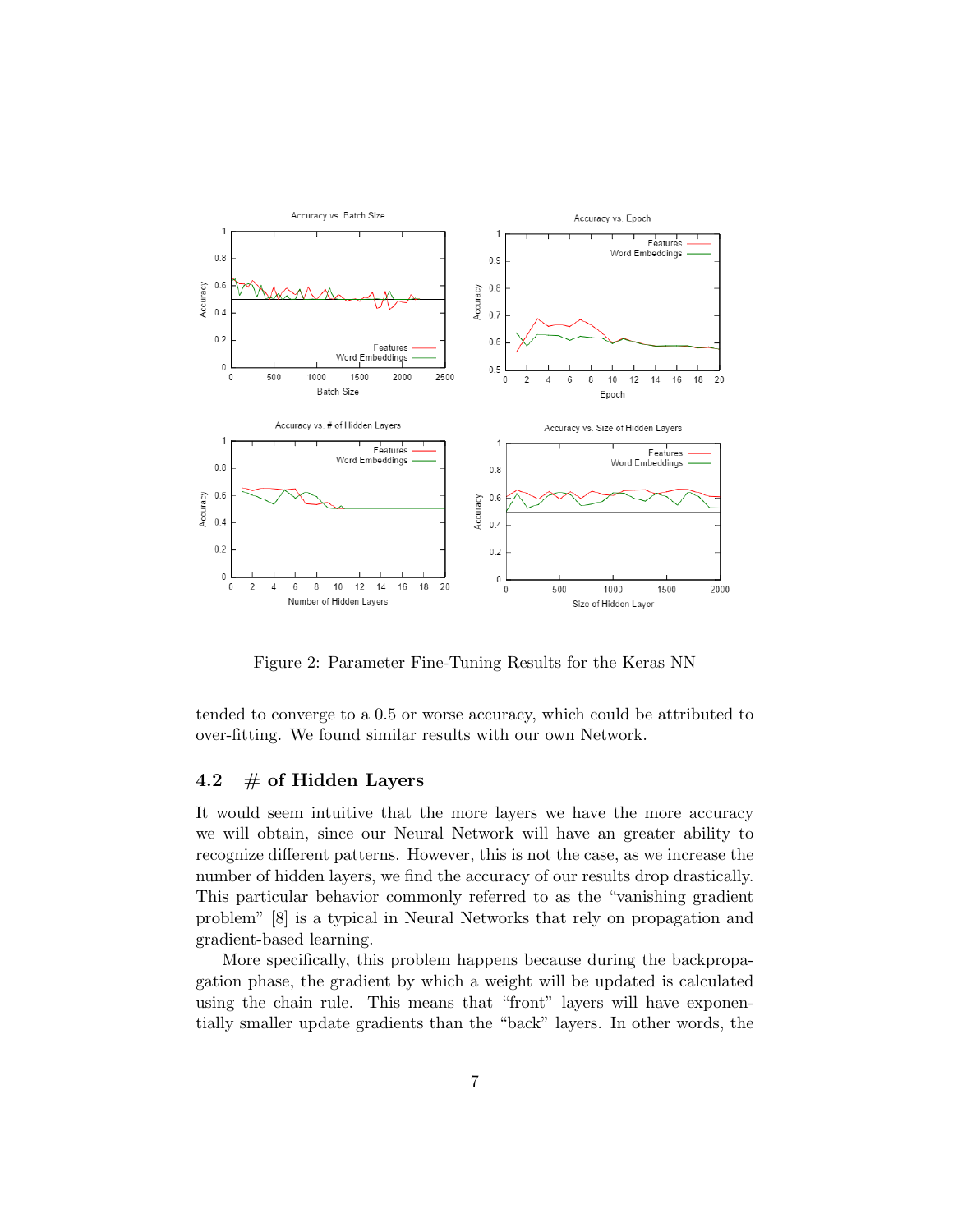front-layers train exponentially slower leading to poor results.

In our particular experiments, both the Keras NN and our own NN worked best with 1-2 layers.

#### 4.3 Size of Hidden Layers

While increasing the size of a single hidden layer substantially decreased computational performance, it did not seem to affect the accuracy of the NN. It is important to mention however, that having a hidden layer that was too small was actually detrimental to the performance while using Features as an input. This might be because the amount of neural paths are so limited that no real features can be distinguished. However, this threshold might be different depending on the NN. On the Keras NN, we saw chose 250 as the layer size due to good results and performance; On our own NN, we chose 20 as the layer size.

## 4.4  $\#$  of Epochs and Learning Rate

The number of Epochs refers to the number of times an NN is trained with the same test data. Having multiple repetitions might be useful especially if you have a small training set, however too many repetitions can quickly lead to over-fitting.

The  $\#$  of epochs is directly related to the learning rate, which is the rate by which the NN corrects its weights during backpropagation. The Keras NN did not seem to allow us to change that rate and as such we found that the optimal amount of epochs was 3. However, on our own NN we allowed changes to the learning rate and as such we choose a substantially smaller rate which resulted in us having to do 100 epochs.

| NΝ    |    |     | Batch Size   Epoch   Size of Hidden Layer   $\#$ of Hidden Layers |  |
|-------|----|-----|-------------------------------------------------------------------|--|
| Keras |    |     | 250                                                               |  |
| Own   | 50 | 100 |                                                                   |  |

Table 2 - Selected Parameters for both our own NN and the Keras NN.

# 5 Results

After selecting the best parameter setup, we ran our NN and the Keras NN with both Naive Bayesian Probabilities, Word Embeddings, and Feature Vectors.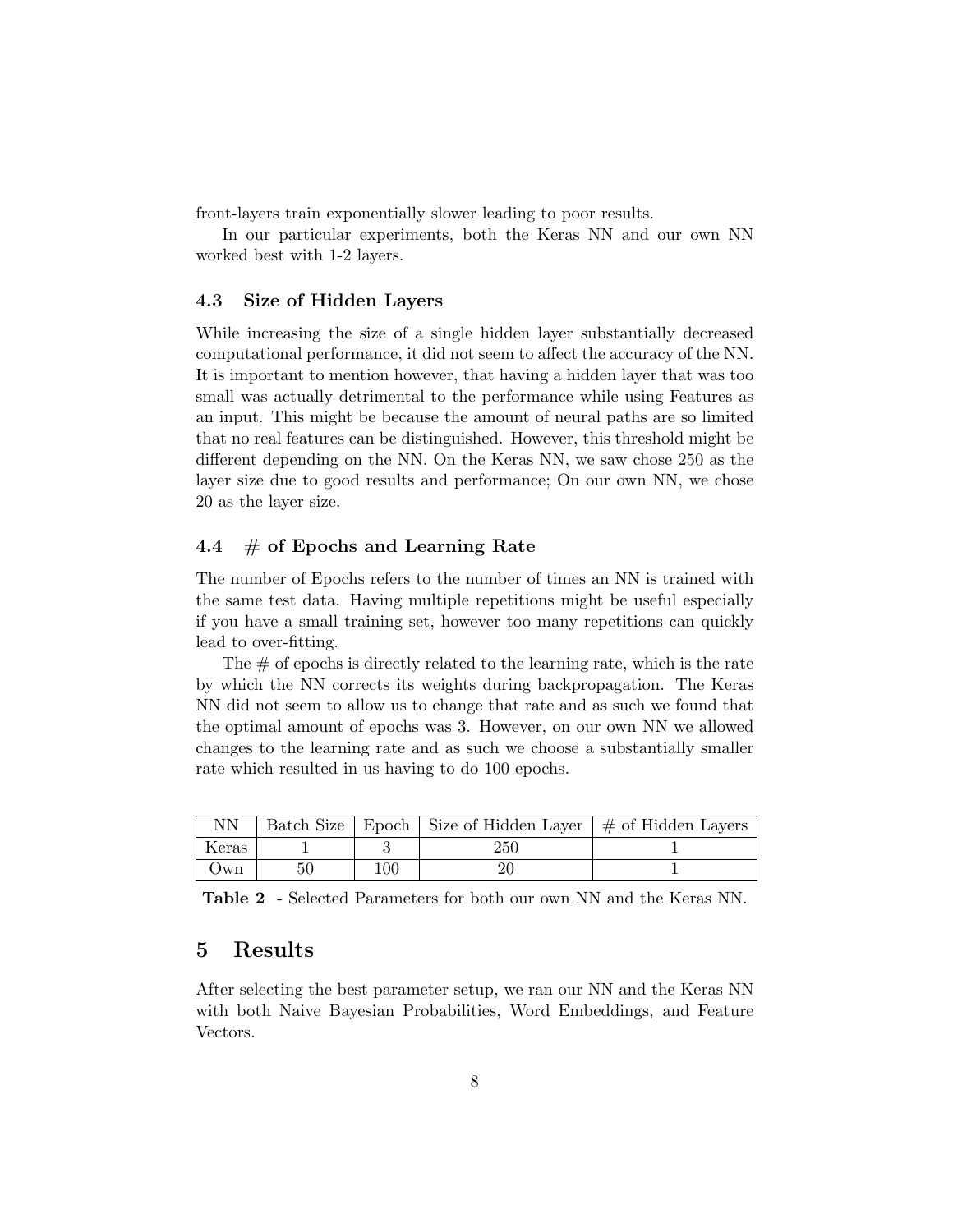Keras Nerual Network's Performance

| Input Type             | Average Acc. | Max Acc | Min .A    | Std. Dev. |
|------------------------|--------------|---------|-----------|-----------|
| Bayesian Prob.         | 63.04\%      | 63.82%  | 62.32\%   | 0.0053    |
| Word Embeddings        | 61.40\%      | 65.05%  | $58.30\%$ | 0.0150    |
| <b>Feature Vectors</b> | 67.20%       | 71.15%  | $63.30\%$ | 0.0177    |

Table 3 - Accuracy results for 100 trial runs of the Keras NN using Bayesian probabilities, Word Embeddings, or Feature Vectors as input.

| Input Type             | Average Acc. | Max Acc   Min.A |           | Std. Dev. |
|------------------------|--------------|-----------------|-----------|-----------|
| Bayesian Prob.         | 62.90%       | 63.92%          | 62.14\%   | 0.0070    |
| Word Embeddings        | 58.43\%      | 61.77%          | $55.02\%$ | 0.0162    |
| <b>Feature Vectors</b> | 66.80%       | 68.75%          | $60.35\%$ | 0.0158    |

Our Own Neural Network's Performance

Table 4 - Accuracy results for 100 trial runs of our Neural Network using Bayesian probabilities, Word Embeddings, or Feature Vectors as input.

### 5.1 Analysing Dataset Representation

Our final results show that how you choose to represent your data has a significant impact on the accuracy of the NN. Notice that when we used word embeddings we obtained worse results that simply using Bayesian probabilities or our Feature Vectors. We believe this is due to nature of tweets; As we described above, tweets seem to be a particularly noise type of written data. It is the inclusion of hashtags, mentions, URLs and emojis, atypical word shortenings, typos, and other irregularities that hampers performance. On the other hand, harnessing those atypical features through our feature vector seemed to provide us with good results.

Finally it is worth noting that the results obtained using the Bayesian Probabilities as inputs were very similar to what we found when running an actual Naive Bayes Classifier on the dataset. When we ran our trial runs with Bayesian probabilities, we saw a much lower standard deviation than what we saw with the other methods. We have a hunch that our neural network essentially learns to become a Naive Bayes Classifier when we feed it these probabilities.

### 5.2 Keras vs. Our Own Neural Network

Our own Neural Network achieved an accuracy level quite similar to the Keras NN. Using Bayesian Probabilities and Feature Vectors it obtain aver-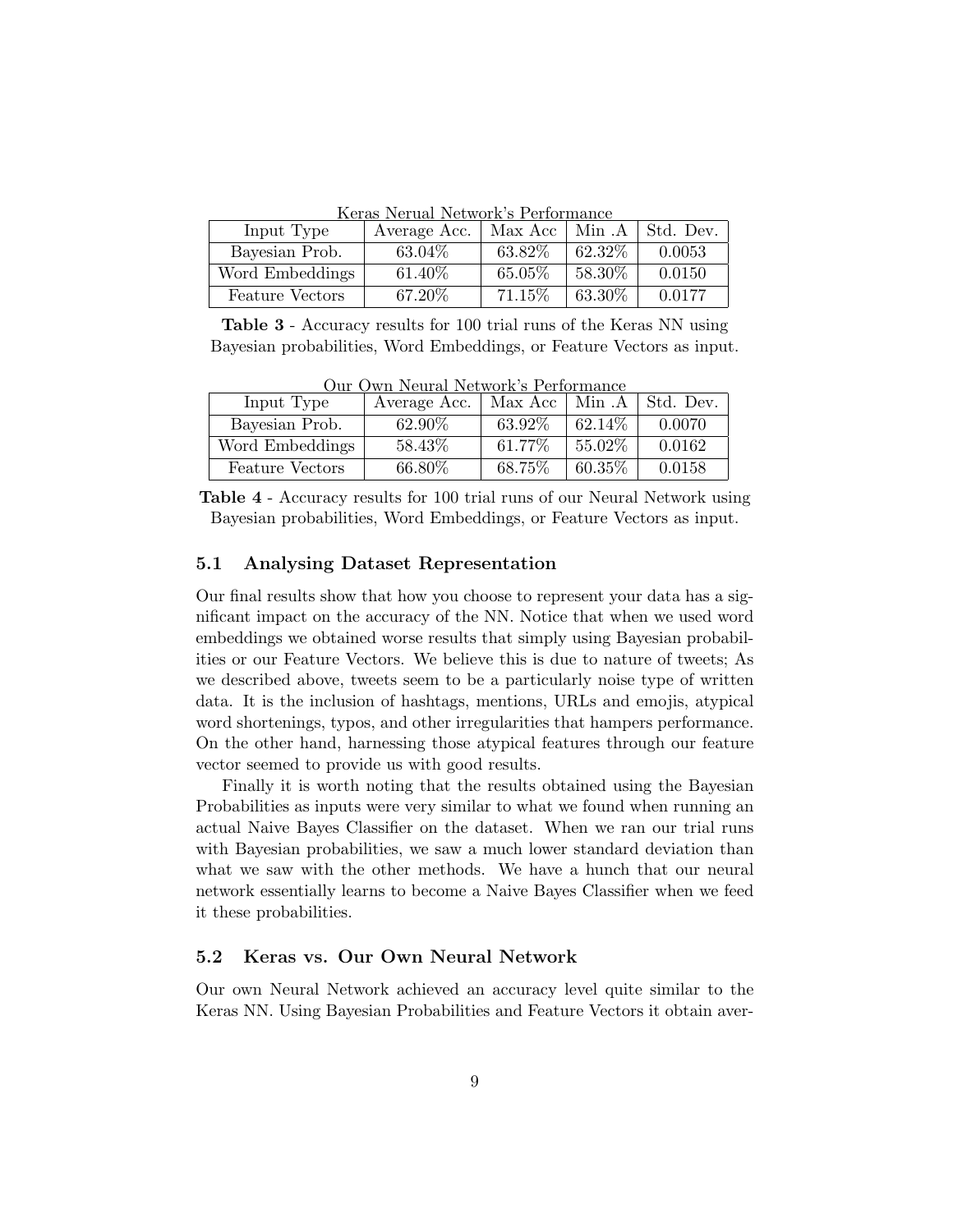

Figure 3: Kim, Y. (2014). Convolutional Neural Networks for Sentence Classification

age accuracy that differed by 0.3%-0.4% less. In the case of word embeddings it did do worse and differed by 2.97% less.

Further development in our own Neural Network could provide better results. For example, adding cross-entropy cost function over the quadratic cost function we've been using may have resulted in better performance, as cross-entropy is more appropriate for classification problems like this.

## 6 Further Work

While we mostly tested FeedForward Neural Networks, there are multiple variations of NNs that could provide a better solution for the Twitter Sentiment Analysis problem. There has been some studies [3, 5] that use Convolutional Neural Network to enhance the pattern learning from inputs described with word embeddings. As a final set of experiments we built these NNs with the Keras library and tested them using Word Embeddings as our input.

#### 6.1 Convolutional Neural Networks

CNNs [9] have the ability to recognize repeating patterns within smaller segments of the data. This is specially important with text based problems, as it can pick up phrases or colloquialisms that other simpler NNs would miss. For example, "down to earth" is a phrase that a simple Neural Network might catch as negative, since the word "down" is more commonly used in Tweets to explain negative sentiments. However a CNN could learn that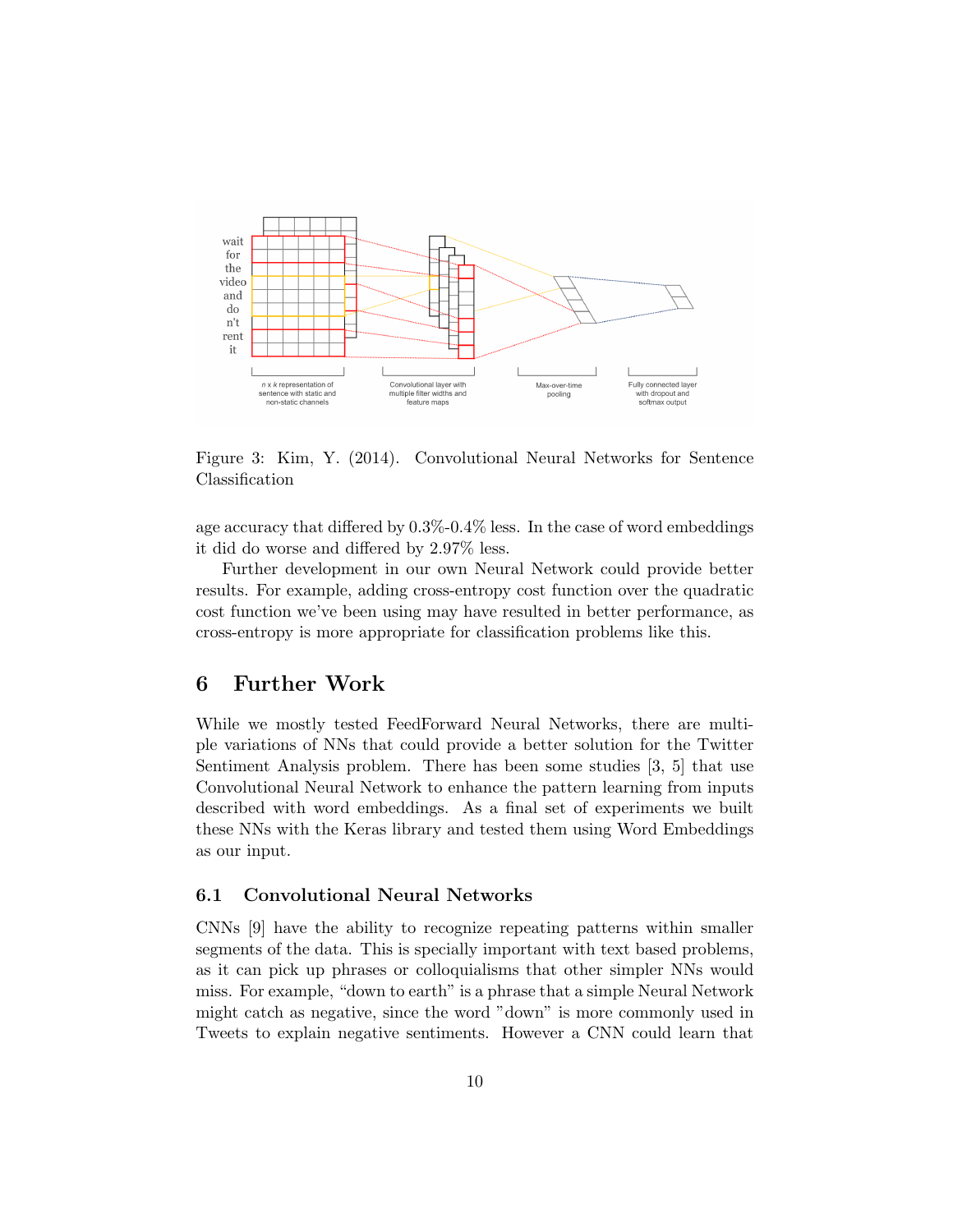the specific combination "down to earth" is an overall positive phrase. It also has the potential of learning about double negatives and other more complicated linguistic patterns.

We found that adding Convolutional layer (with a filter window size of 3 and an overall kernel size of 32) to our original NN would increase the overall accuracy by roughly 2.8%. With more research and work in CNNs we imagine they could result in a substantial increase in accuracy.

| NN Type     | Average Acc. | Max Acc. |           | Min Acc.   Std. Dev. |
|-------------|--------------|----------|-----------|----------------------|
| Original NN | 61.40\%      | 65.05%   | $58.30\%$ | 0.0150               |
| <b>CNN</b>  | 64.21\%      | 67.05%   | 62.10\%   | 0.0134               |

Table #5 - Accuracy results for 100 trial runs of the different NN programmed with Keras and using Word Embeddings as their input.

# 7 Conclusion

Throughout our different experiments we managed to achieve around 65% to 70% accuracy extracting sentiment information from Twitter data with a simple FeedForward network. We explained and implemented a basic FeedFoward Network that obtained results comparable to those of the established ML Python Library Keras. We explained the effect of different parameters configurations, possible pitfalls and solutions to obtain the most accurate results from Neural Networks. Furthermore, we show how different representations of the dataset affect the accuracy of the results.

Our hope is that this work (along with the provided code found at github.com/pmsosa/CS273-Project) could provide a good groundwork for researchers who wish to understand and further engage in the area of Neural Networks and deep learning.

# References

- [1] Y. Goldberg and O. Levy, "word2vec explained: deriving mikolov et al.'s negative-sampling word-embedding method," arXiv preprint arXiv:1402.3722, 2014.
- [2] G. Mikolov, K. Chen, and J. Dean, "word2vec (2013)."
- [3] D. Tang, F. Wei, N. Yang, M. Zhou, T. Liu, and B. Qin, "Learning sentiment-specific word embedding for twitter sentiment classification.," in  $ACL$  (1), pp. 1555–1565, 2014.